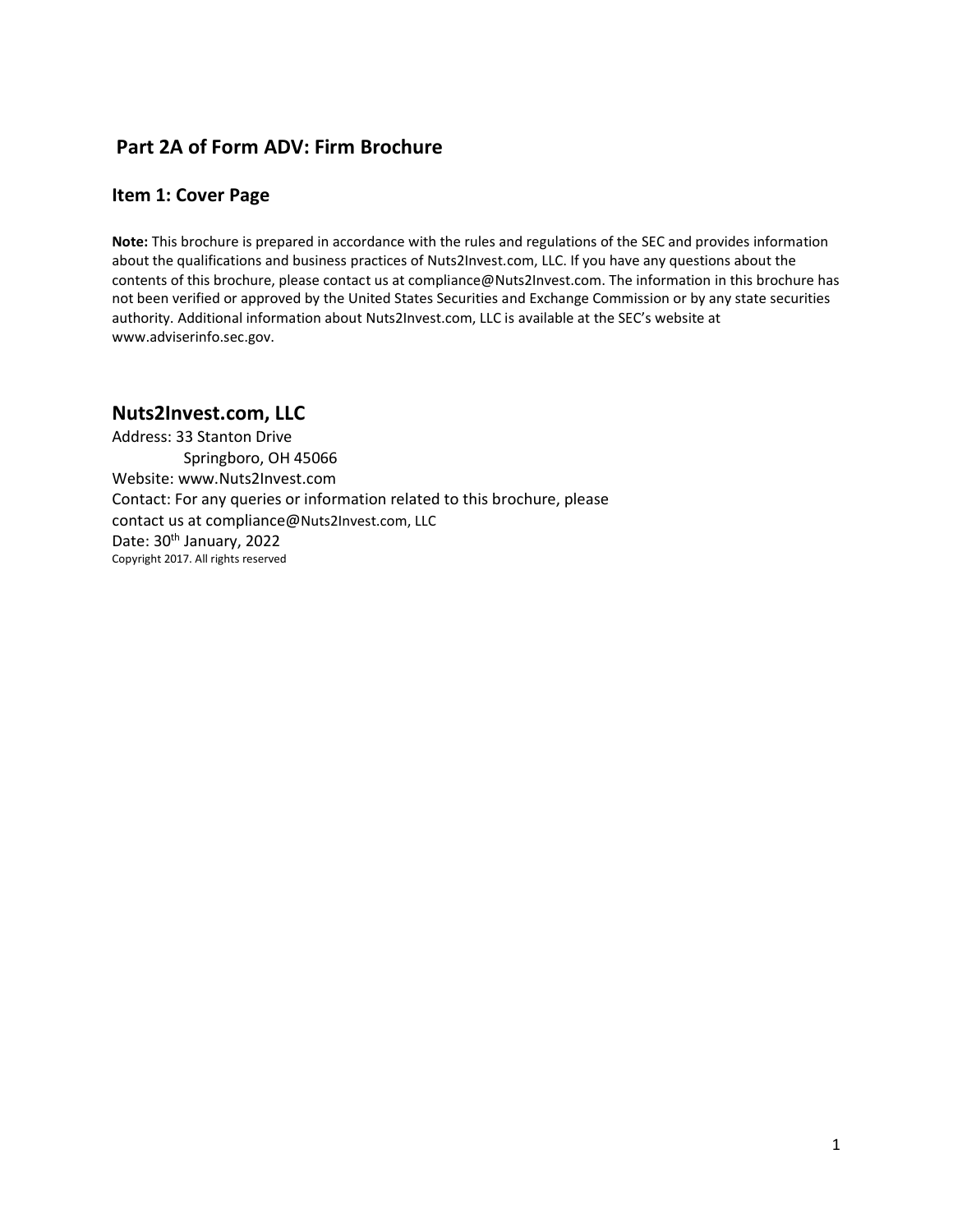## **Item 2: Material Changes**

We are required to advise you of any material changes to our Firm Brochure ("Brochure") from our last annual update, identify those changes on the cover page of our Brochure or on the page immediately following the cover page, or in a separate communication accompanying our Brochure. Please note that we do not have to provide this information to a client or prospective client who has not received a previous version of our brochure.

In 2022, we plan to provide subscription based on line investment tools to individual investors. Item 5 in the following is updated from our 2015 brochure to reflect this change.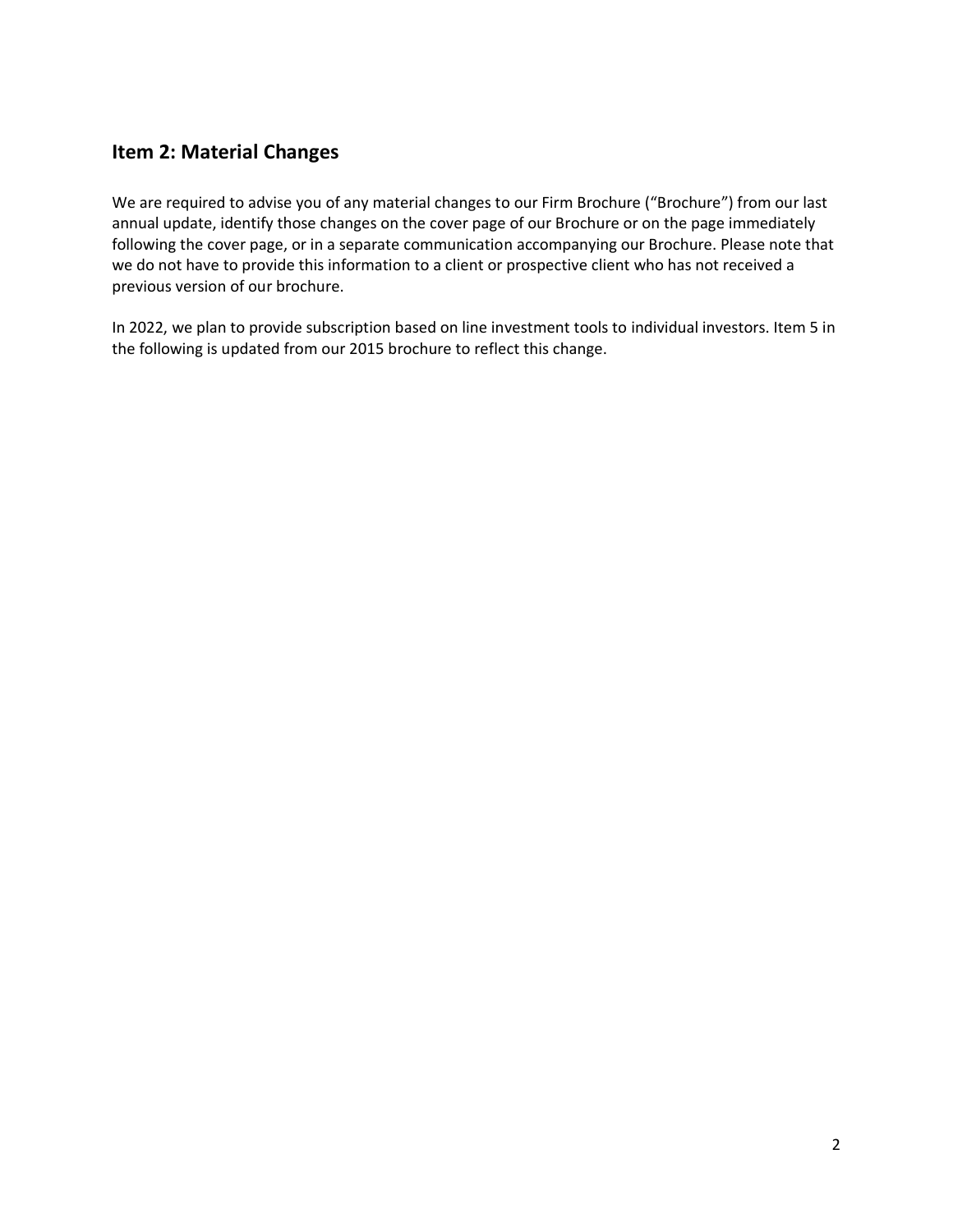# Item 3: Table of Contents

| Item 11: Code of Ethics, Participation or Interest in Client Transactions and Personal | 14 |
|----------------------------------------------------------------------------------------|----|
|                                                                                        |    |
|                                                                                        |    |
|                                                                                        |    |
|                                                                                        |    |
|                                                                                        |    |
|                                                                                        |    |
|                                                                                        |    |
|                                                                                        |    |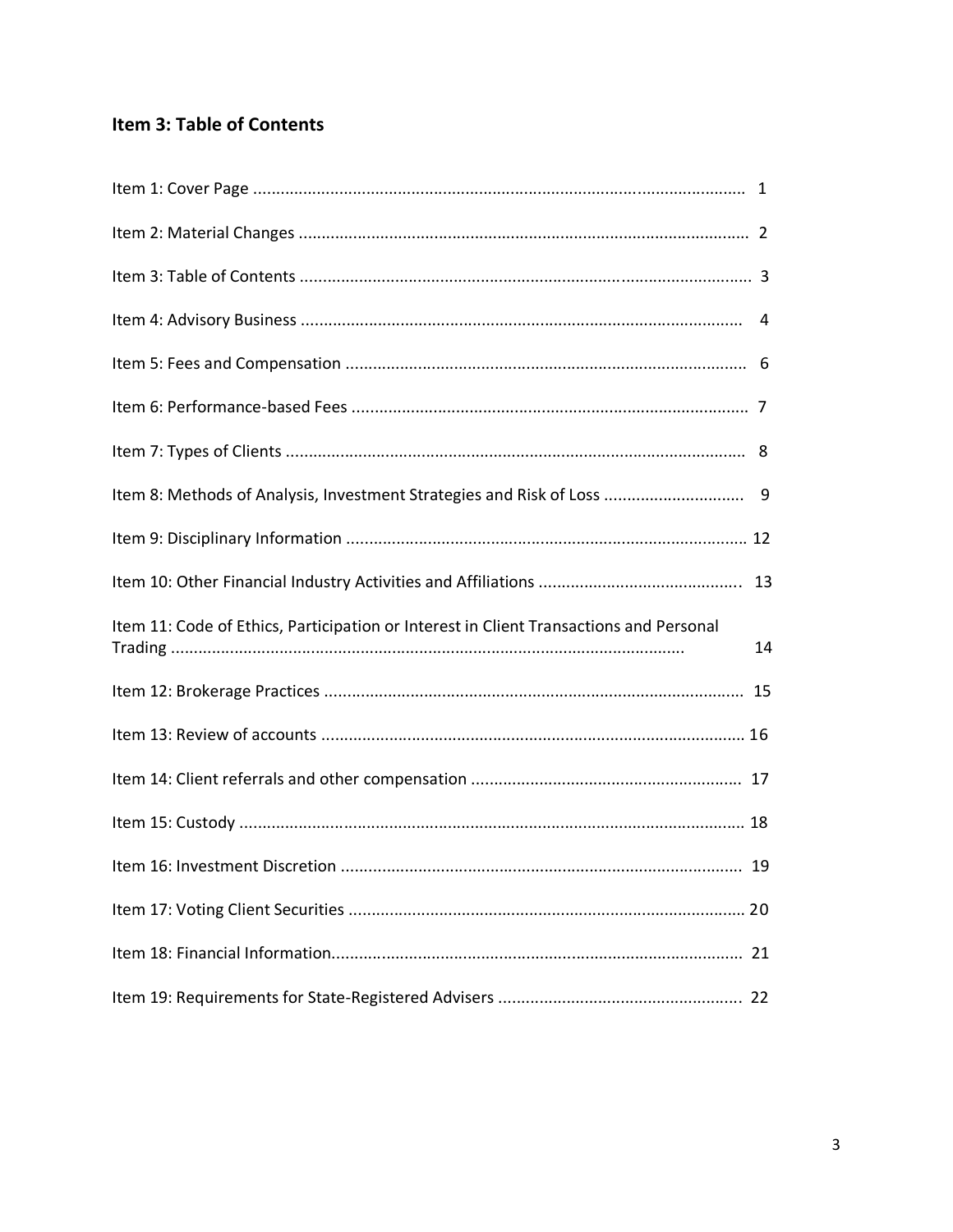### **Item 4: Advisory Business**

A. Nuts2Invest.com, LLC. ("Nuts2Invest") is a privately owned Ohio business founded in the state of Delaware in 2012. Our mission is to provide personalized online services of investing tools to individual investors who need independent, actionable investment information regardless of their level of sophistication or the size of their portfolios. The information provided in this site is not a financial advice, but it is general information on investment issues commonly encountered. Nuts2Invest is neither a Broker-Dealer nor a Financial Advisor firm and is not a substitute for an Investment Advisor an investor can hire for fees to get specific advice considering their specific circumstances. Nuts2Invest cannot provide financial advice and can only provide self-help services related to investment at your specific directions. Communications between you and Nuts2Invest are protected by our Privacy Policy.

Nuts2Invest utilizes proprietary technology incorporating an innovative patent-pending investment security sorting and ranking rules. Our ranking rules allow us to make customized investment portfolios based on an investor's risk-taking appetite or their risk tolerance, including investment horizon, and other key factors related to investment. Nuts2Invest provides information about financial securities to the investor/user and gives them tools to build financial portfolio of securities. Nuts2Invest is available on-line at a low monthly subscription price to the investor/user.

Nuts2Invest allows the investor to:

- a) Choose risk appetite (willingness and ability to take risk),
- b) Rank investments in consideration with both return and risk,
- c) Implement an appropriate asset allocation strategy to match their risk appetite and optimize returns in consideration of their risk appetite;
- d) Rebalance their portfolios on a predetermined time basis.

The above services (the "services") are made available through Nuts2Invest's website: http://www.Nuts2Invest.com ("the website"). The Company's principal owner is Sunil Kulkarni, a US citizen who operates as a CEO of the business.

B. Nuts2Invest offers the following primary services after user/investor selects willingness to take risk or type of investor he/she is (conservative, moderate, aggressive or advanced when it comes to risk):

#### **(i) Direct Contribution Plans (401k, 403b, 457b..)**

Investors are able to enter the company name where they work/had worked and select their 401k plan or enter financial security symbol if the company information is not available. Nuts2Invest website displays historical performance and qualitative ranking for each security as well as portfolio proportion possibilities based on the risk taking willingness. The historical performance for portfolio is compared to market performance for the same time period.

#### **(ii) IRA/Roth IRA**

Nuts2Invest ranks over 26,000 available mutual funds for the US investors in consideration with return and risk and then comes up with portfolios of security proportion in consideration with return, risk taken, and qualitative ranking. Different portfolio weights are provided in consideration with investor's willingness to take risk.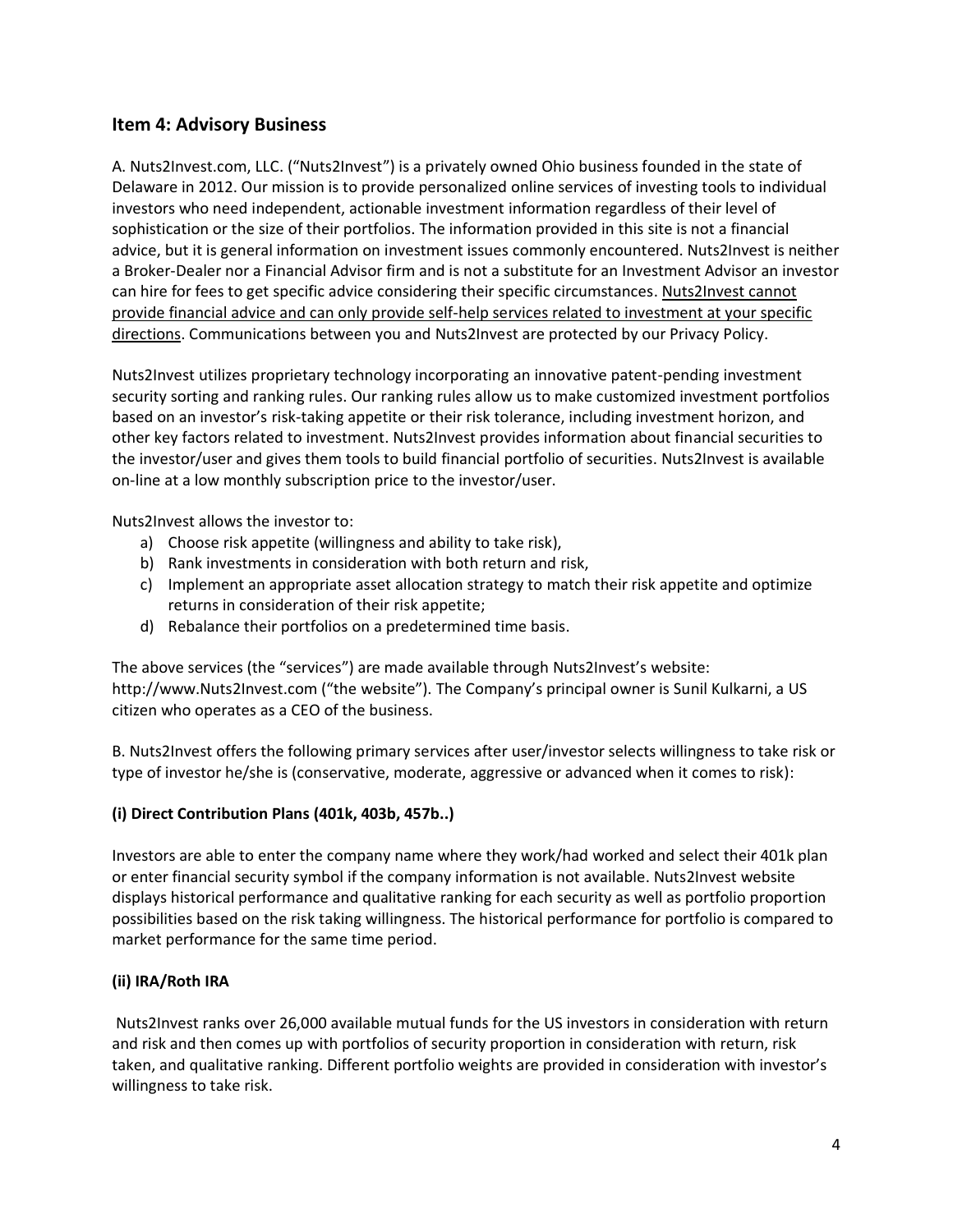#### **(iii) Mutual Funds/Exchanged Traded Funds (ETFs)/Company Stocks**

Nuts2Invest provides a list of financial securities with proven performance in consideration with risk taken. A list is made available by financial industry sector/category for each type of financial security (mutual funds, ETFs, and company stocks).

#### **(iv) Portfolio tracking and Rebalancing**

Investors are given new details (performance, portfolio weights..) on their investment portfolio on a regular time interval which is selected by them (monthly, every 3 months,..)

C. Nuts2Invest's services are based on specific directions from its clients. Nuts2Invest increases exposure to stock or stock based funds and reduce exposure to bonds or bond funds if investor is willingness to take risk is higher and vice versa.

Nuts2Invest utilizes its own proprietary methodology in sorting and ranking financial securities. The analyses generated by Nuts2Invest's methodology are based on an assessment of willingness to take risk, financial securities' returns and volatility, and other key factors.

D. Nuts2Invest does not participate in any wrap fee programs.

E. Nuts2Invest does not manage client assets and does not have custody over the assets of any user, nor does it exercise discretionary authority over any user's account. Nuts2Invest does not execute trades for users. A user must make an independent determination of whether to follow any recommendation made by the website, and must make its own arrangements for execution of any desired trades.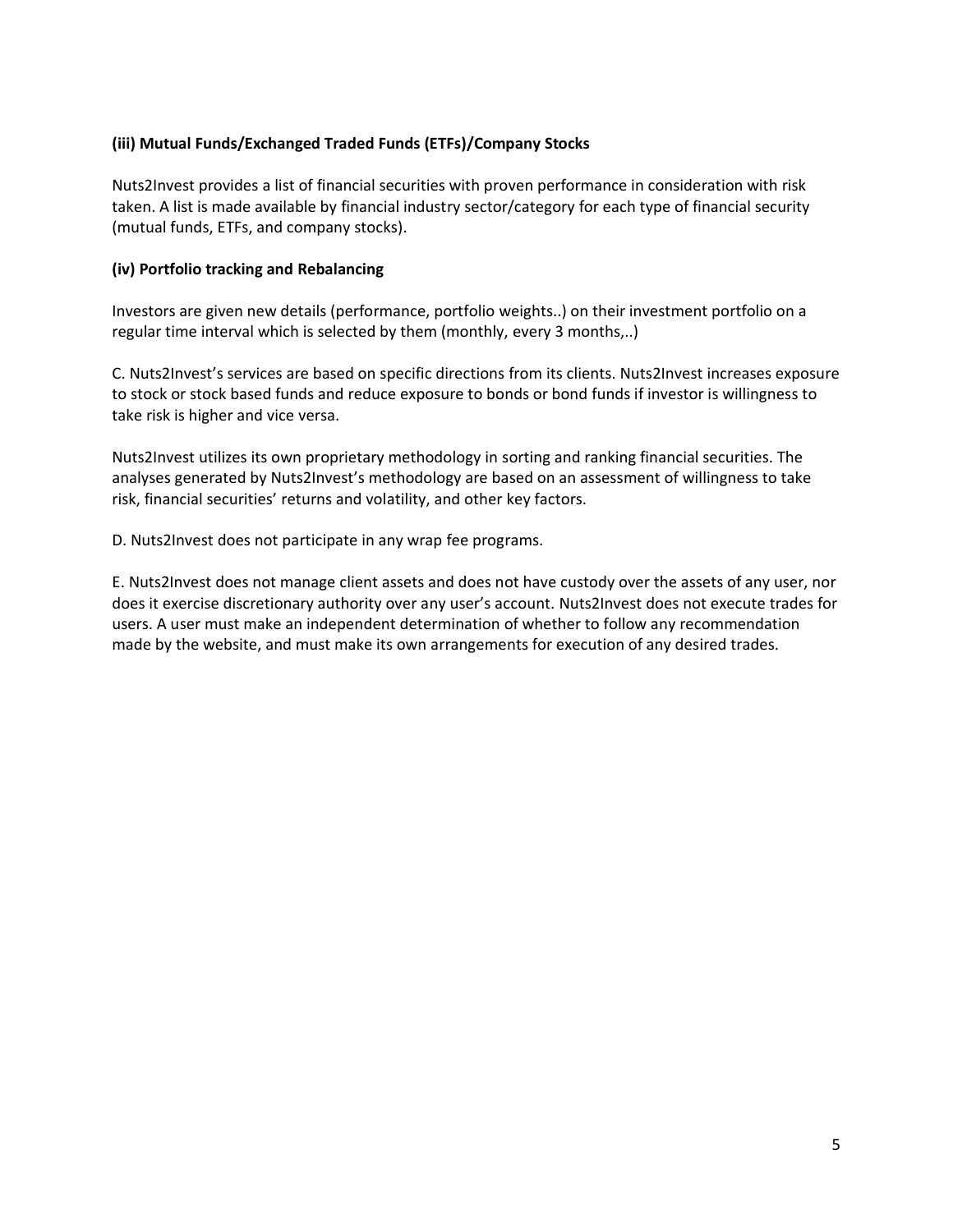### **Item 5: Fees and Compensation**

A. Access to the website is provided to users free of charge. Subscription fees will be charged the investors/users to use portfolio building tools. In addition Nuts2Invest intends to derive revenue from affiliate programs and advertisements by third parties utilizing banners and posters of various sizes and configurations that appear as advertisements on the website. These programs will in no way impact Nuts2Invest's independence and the unbiased nature of its portfolio recommendations.

B. Nuts2Invest does not hold assets for the users and therefore no fees are deducted from our users' assets.

C. In addition to Nuts2Invest's subscription fees to use portfolio investment tools clients may incur certain other costs and fees billed by third parties. These relate to brokerage costs charged by their brokers for the execution of trades, and in some circumstances custodian fees. Nuts2Invest does not execute trades for users, and the users must therefore make their own arrangements for execution of any desired trades at their own cost.

D. Annual or monthly subscription fees are payable to Nuts2Invest in advance by clients.

E. Neither Nuts2Invest nor any of its representatives accept compensation for the sale of securities or other investment products. Search results, rankings and comparisons are fully comprehensive and entirely objective, and are not based on any arrangement or relationship that Nuts2Invest may have with any service or product provider. Sponsored listings are not entertained.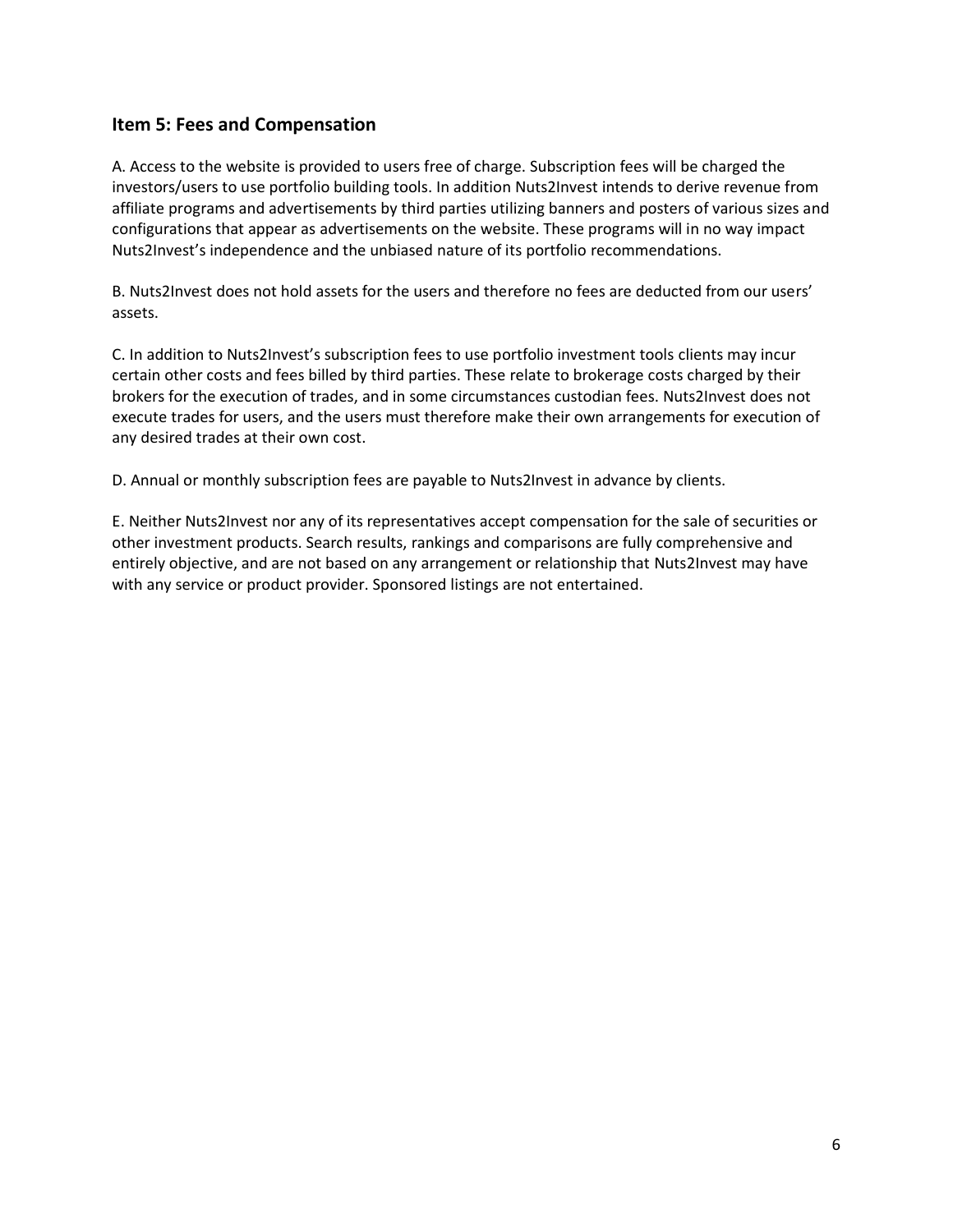# **Item 6: Performance-based Fees**

Neither Nuts2Invest nor any of its representatives charge any performance-based fees.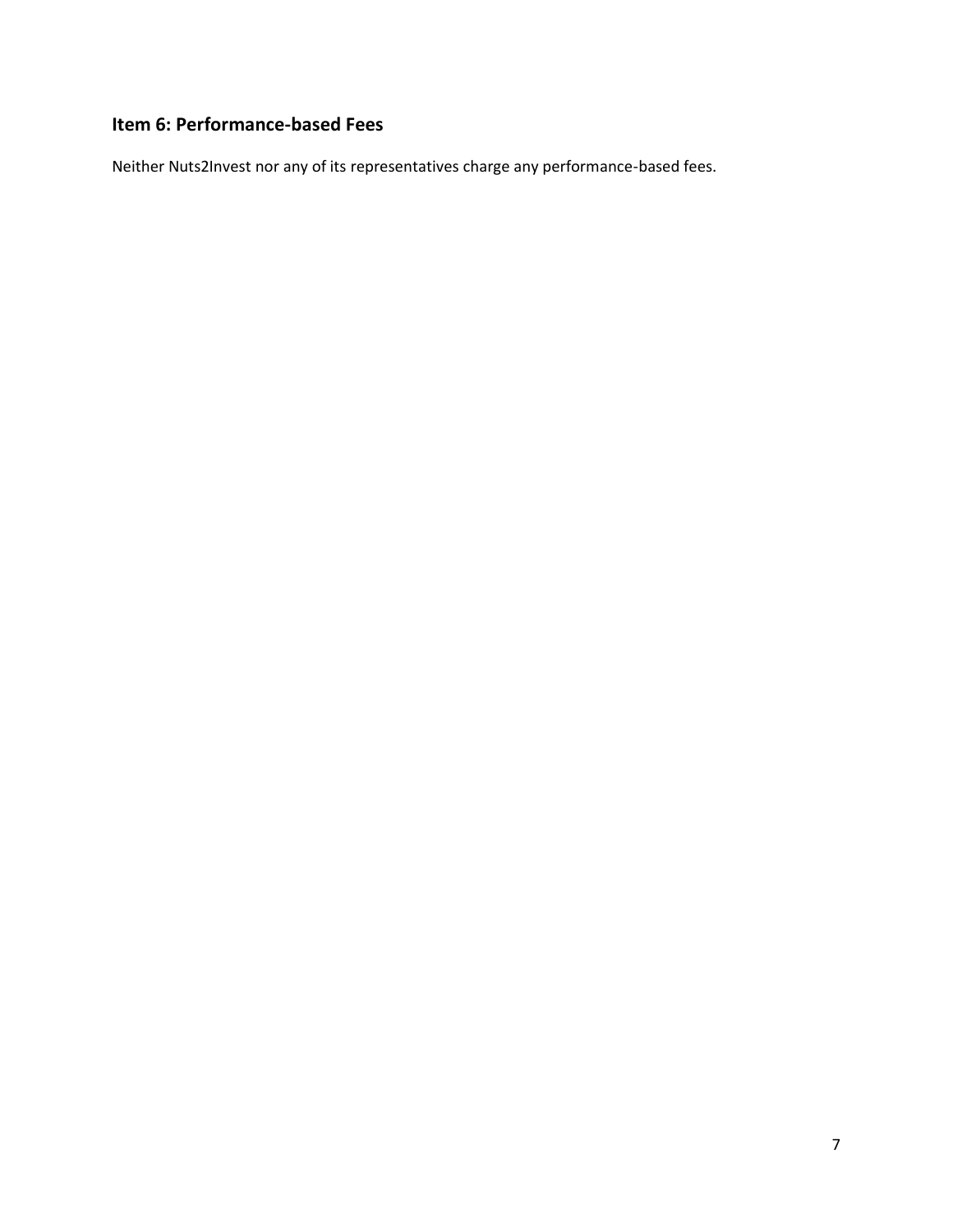### **Item 7: Types of Clients**

Nuts2Invest's services provide tools for individual investors who are looking for non-biased, objective information about financial securities to help them make better investment decisions. These services are made available for annual subscription fees on the internet. We anticipate that our clients will comprise a broad range of individual investors, ranging from newcomers to experienced investors. Our analysis reports are accessible only after registering an account on our website. We do save the user's e-mail address and password for future visits to our website. As mentioned in Item 5, registering an account on Nuts2Invest and utilizing our services is provided with annual subscription fees. In order to register an account on Nuts2Invest, a user is required to provide Nuts2Invest with the following information:

- E-mail address
- Password

The user is required to acknowledge agreement with our Terms of Use which are available on the website.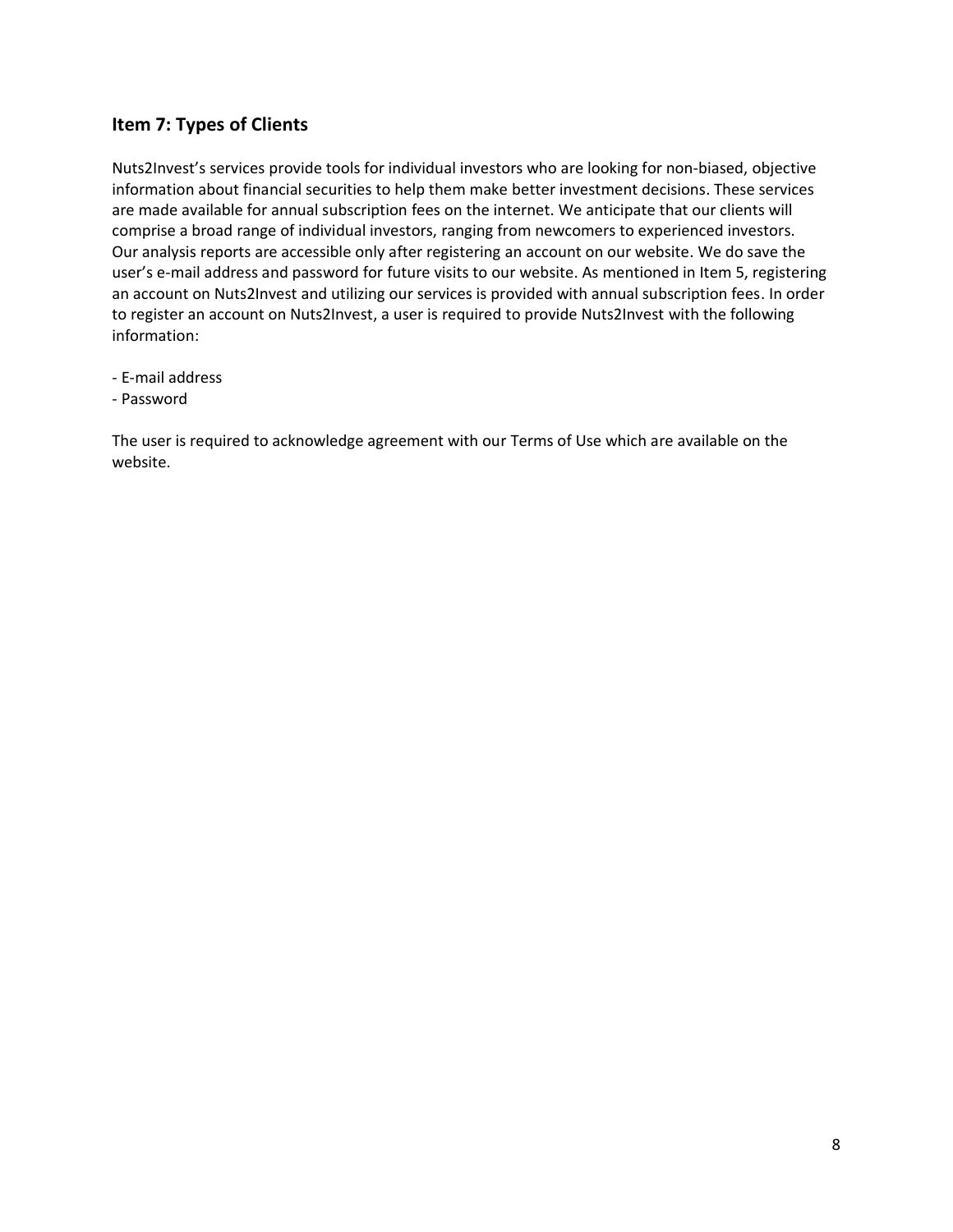### **Item 8: Methods of Analysis, Investment Strategies and Risk of Loss**

#### A. Methods of analysis

Nuts2Invest uses proprietary software, for which a patent is pending, to analyze a broad range of factors to develop individualized rankings and recommendations given a user's specific profile. This includes, among other things, historical and current returns, volatility, fees, management tenure, management performance, yield and various modern portfolio theory statistics. The main sources of information used by Nuts2Invest in making recommendations include detailed historical and current information, and performance and volatility data. No tax implications are considered by Nuts2Invest since tax situation may differ for each individual.

Nuts2Invest's rankings and portfolio recommendations cannot be interpreted as a guarantee of future performance. Investing in securities involves risk of loss that clients should be prepared to bear. For a more detailed explanation of the risks involved, see Items 8B and 8C.

#### B. Material risks

- Nuts2Invest conducts its analyses using detailed historical information. As with any investment, a fund's past performance is no guarantee of its future success.

- Nuts2Invest relies on third parties for the provision of market statistics, individual company stock performance and volatility, fund details, performance and volatility information and although these parties are reliable and reputable, there may be inaccuracies or discrepancies in the information that is beyond Nuts2Invest's control.

- Nuts2Invest basis its rankings on information provided by the user, and relies on the user to provide accurate information that appropriately describes the user's preferences, goals and related information. If the user provides inaccurate information, this will impact the relevance of the rankings and/or portfolio construction recommendation to the user.

C. Material risks specific to types of securities

Nuts2Invest's services as at public launch will focus on Direct Contribution Plans (401k, 403b, 457b,..), IRA/Roth IRA, Mutual funds, ETFs, and individual company stocks and bonds. There is no guarantee that a financial security (stocks, bonds, mutual funds or an ETFs) will achieve its objective. Their price fluctuates because of many factors, which means you could lose money by investing in them. For a full appreciation of the risks inherent in any specific fund, clients should read the prospectus of the fund in question.

The following summarizes principal risks related to a financial security investing, but this is not intended to be exhaustive or to replace the risks detailed in any mutual fund/ETF prospectus: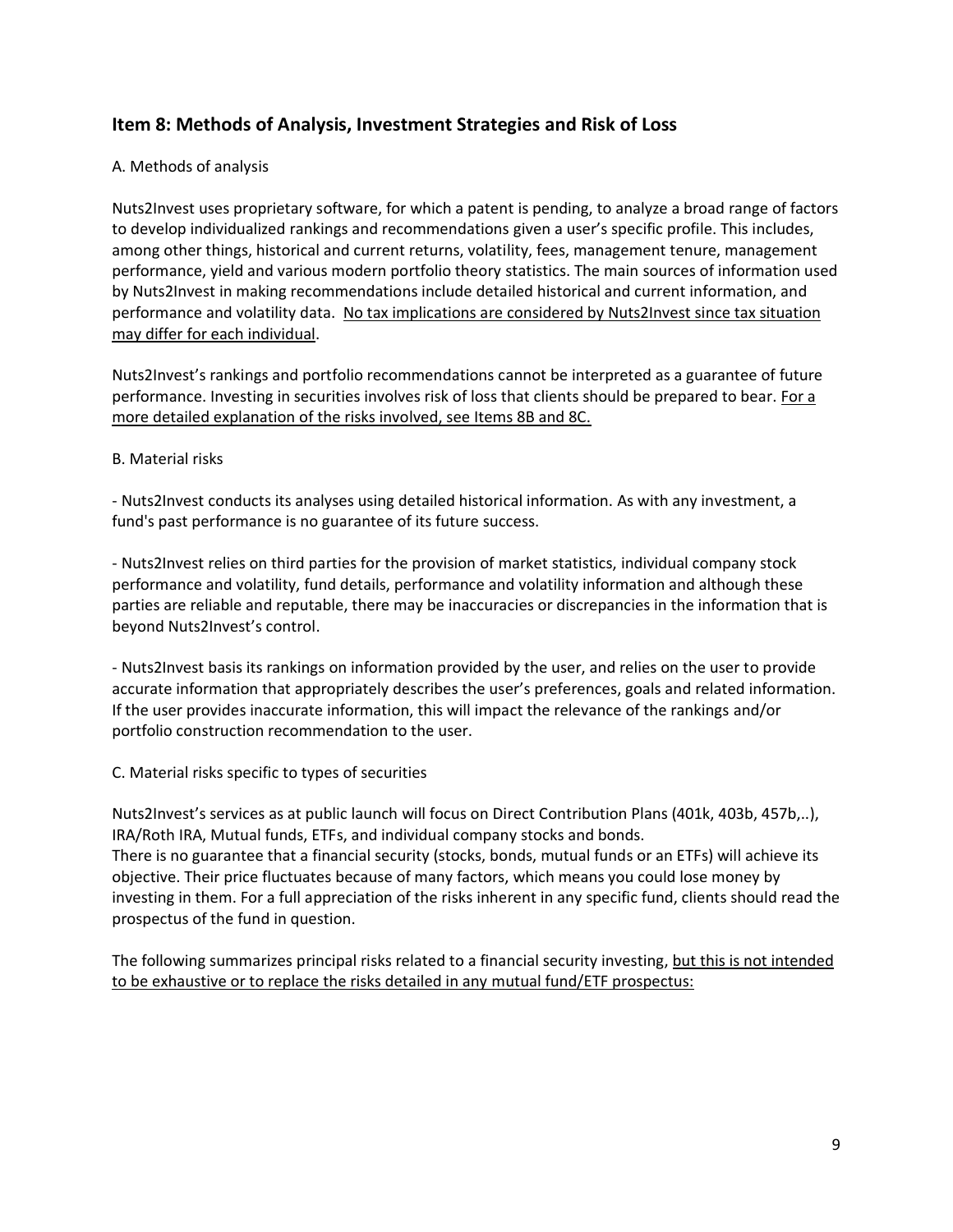a) General: As with any investment, you could lose all or part of your investment in a financial security, and its performance can trail that of other investments.

b) Market risk: Financial securities can lose money over short periods due to short-term market movements and over longer periods during market downturns.

c) Equity Securities risk: Equity securities (stocks) are subject to changes in value and their values may be more volatile than other asset classes. Stocks generally fluctuate in value more than bonds and may decline significantly over short time periods. The value of a stock in which the mutual fund/ETF invests may decline due to general weakness in the stock market or because of factors that affect a company or a particular industry.

d) Asset class risk: Securities in the mutual fund's or ETF's portfolio or underlying index may underperform in comparison to the general securities markets or other asset classes.

e) Issuer Risk: Mutual fund/ETF performance depends on the performance of individual securities in which the fund invests. Changes to the financial conditions or credit rating of an issuer of those securities may cause the value of the securities to decline.

f) Market trading risks: Financial securities may face numerous market trading risks, including potential lack of an active market for the shares, losses from trading in secondary markets, and disruption in the creation/redemption process of the mutual fund/ETF.

g) Non-diversification risk: Mutual fund/ETF may invest a large portion of its assets in securities issued by or representing a small number of issuers. As a result, their performance may depend on the performance of a small number of issuers.

h) Tracking error risk: Mutual funds/ETFs that track an index may not replicate the index exactly and the performance of the mutual fund/ETF may diverge from that of the underlying index.

i) Passive investment risk: Mutual funds/ETFs that track an index/passive funds are not actively managed and do not attempt to take defensive positions in declining markets.

j) Active management risk: Mutual funds/ETFs that are actively managed may be subject to the risk that the investment adviser's judgments about the attractiveness, value, or potential appreciation of their investments may prove to be incorrect. If the securities selected and strategies employed by the mutual fund/ETF fail to produce the intended results, they could underperform other mutual funds/ETFs with similar objectives and investment strategies.

k) Investment style risk: Different investment styles tend to shift in and out of favor, depending on market conditions and investor sentiment. Mutual fund's/ETF's approach to investing (growth/balanced/value) could cause it to underperform other mutual funds/ETFs that employ a different investment style.

l) Market capitalization risk: Some mutual funds/ETFs invest in small-cap companies. These funds may be more volatile than mutual funds/ETFs that focus on securities issued by larger companies. Smaller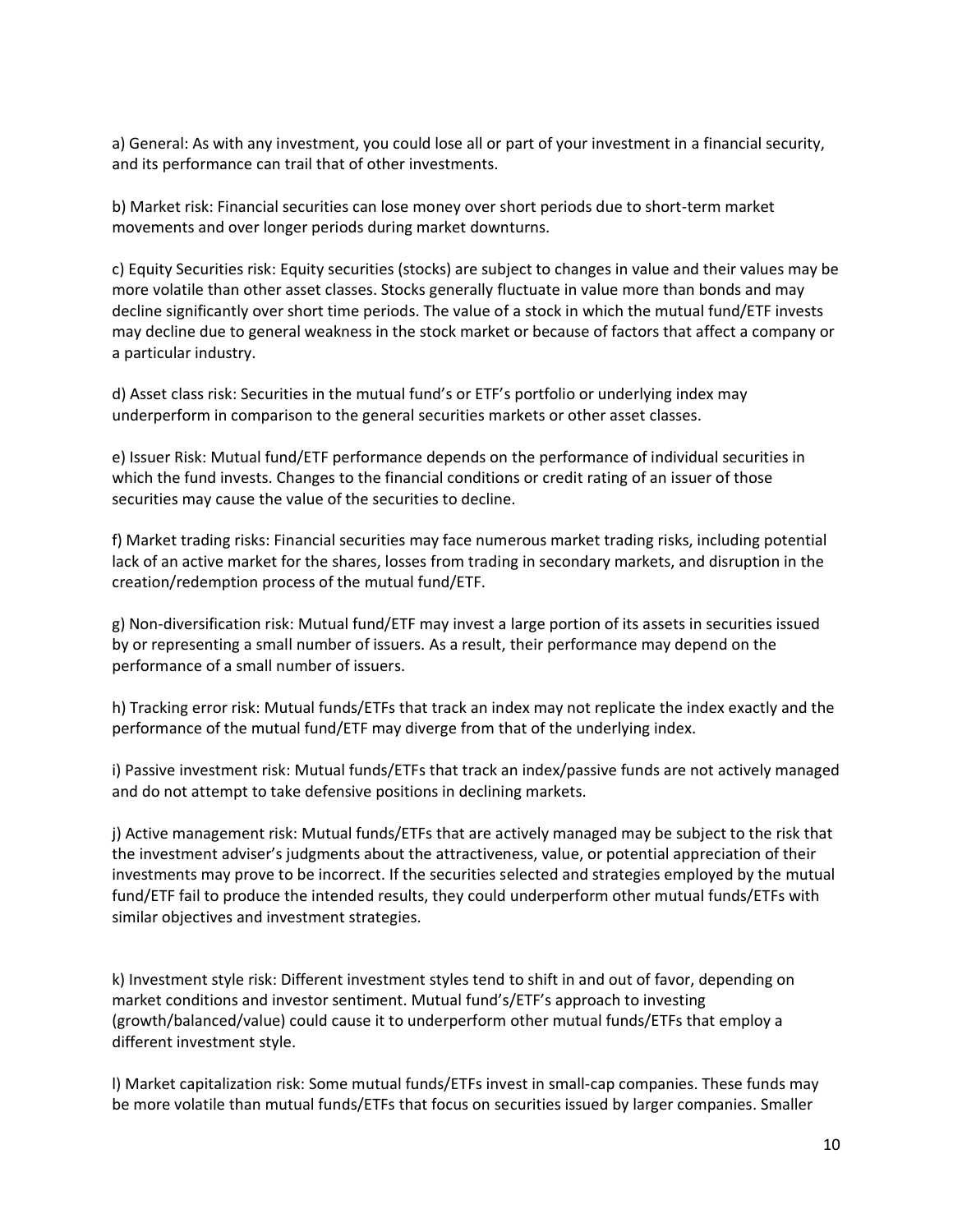companies are typically more sensitive to changes in overall economic conditions and their securities may be difficult to trade.

m) Foreign investing risk: Some mutual funds/ETFs invest in foreign markets. In such cases, there is the risk that their investments in foreign securities may be adversely affected by political and economic conditions overseas, reduced liquidity, or decreases in foreign currency values relative to the U.S. dollar.

n) Derivatives risk: To the extent Mutual fund/ETF uses futures and options, it is exposed to additional volatility and potential losses.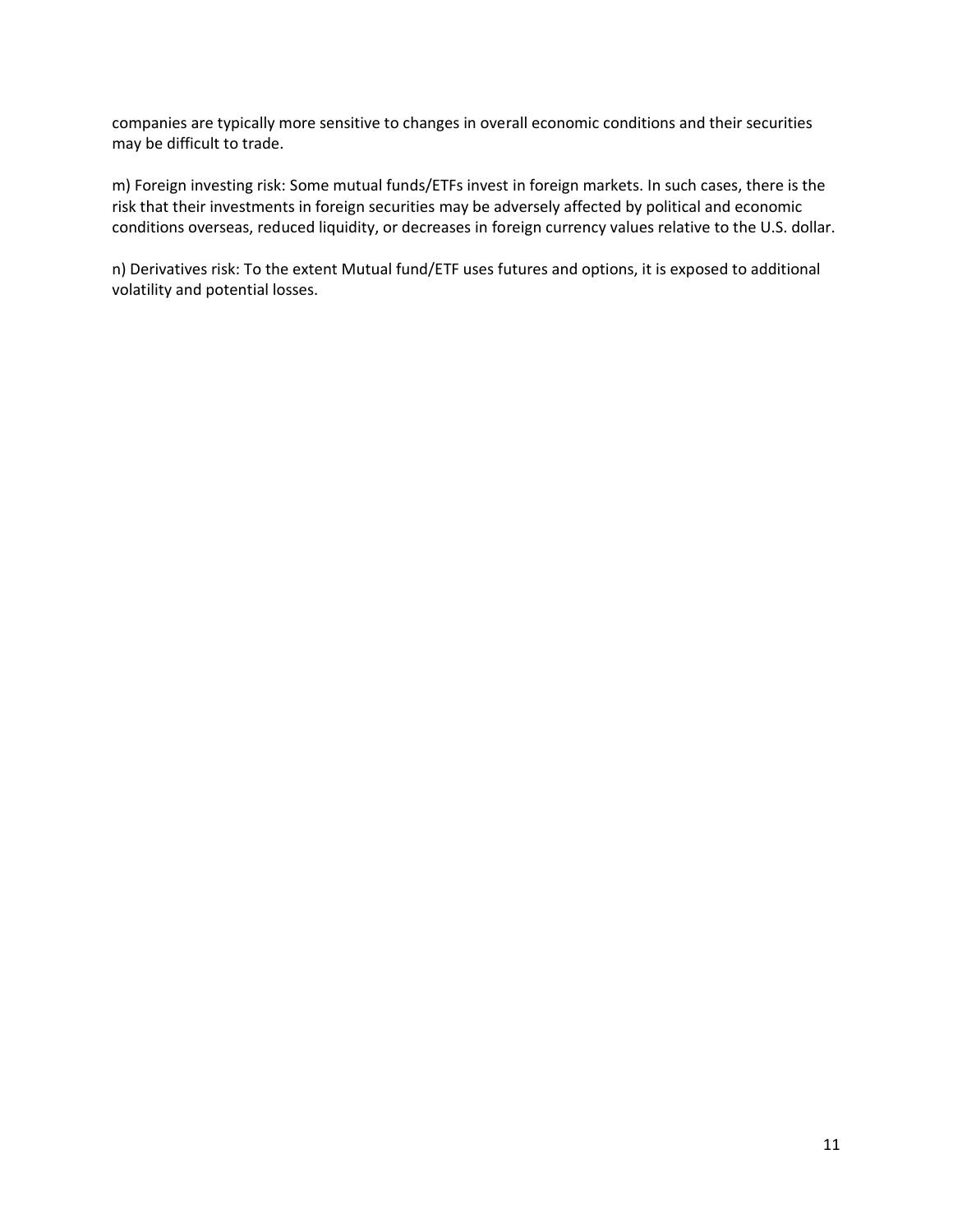## **Item 9: Disciplinary Information**

A. Neither Nuts2Invest, nor any of our employees, has had any civil or criminal actions brought against them.

B. Neither Nuts2Invest, nor any of our employees, has had any administrative proceedings before the SEC, any other federal regulatory agency, any state regulatory agency, or any foreign financial regulatory authority.

C. Neither Nuts2Invest, nor any of our employees, has had any proceedings before a self-regulatory organization.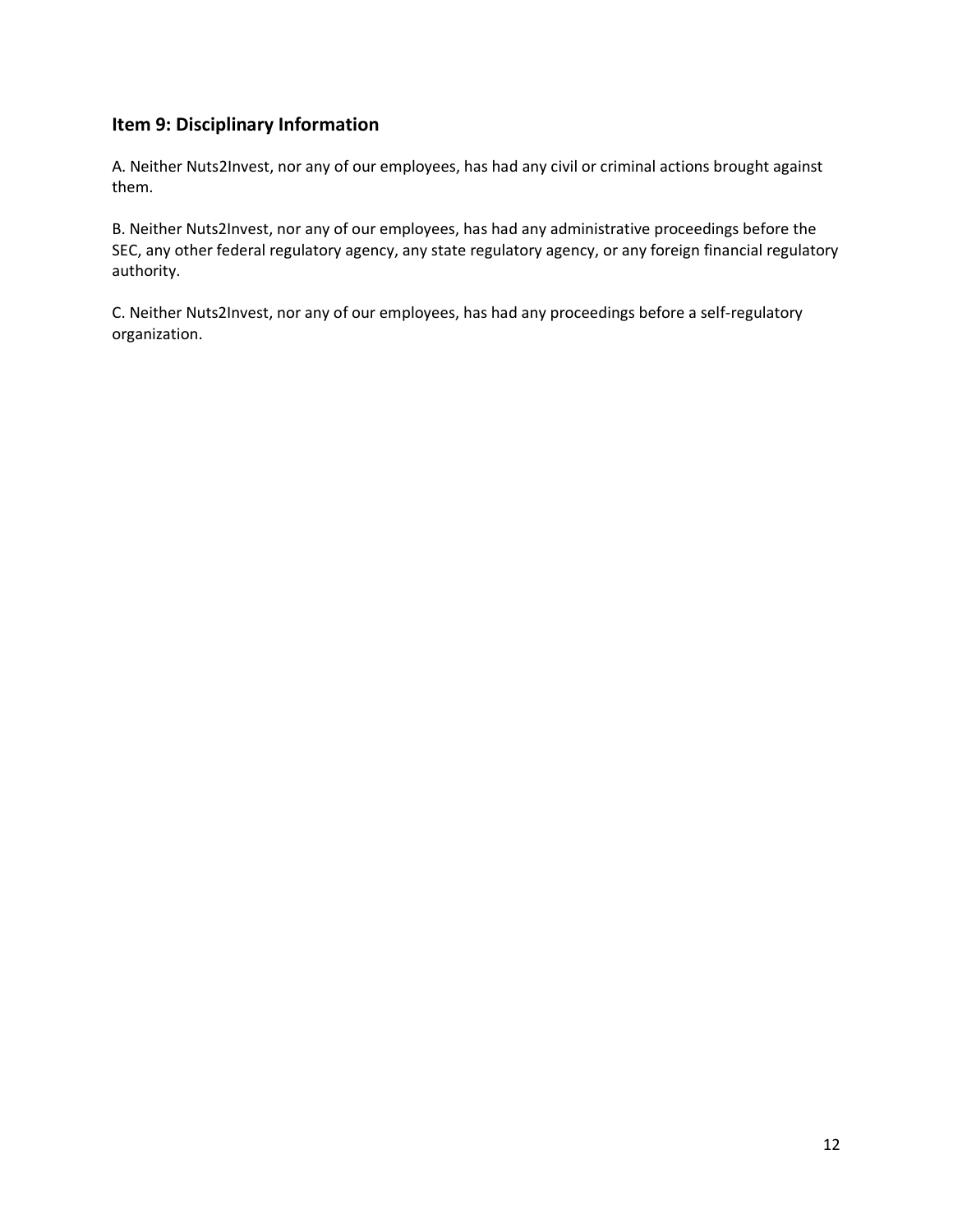### **Item 10: Other Financial Industry Activities and Affiliations**

A. No employees are registered, or have an application pending to register, as a broker-dealer or a registered representative of a broker-dealer.

B. No employees are registered, or have an application pending to register, as a futures commission merchant, commodity pool operator or a commodity trading advisor.

C. Nuts2Invest does not have arrangements or relationships with any related parties.

D. Nuts2Invest intends to derive revenue from affiliate programs and advertisements by third parties utilizing banners and posters of various sizes and configurations that appear as advertisements on the website. These programs will in no way impact Nuts2Invest's independence and the unbiased nature of its recommendations, and do not create any conflicts of interest.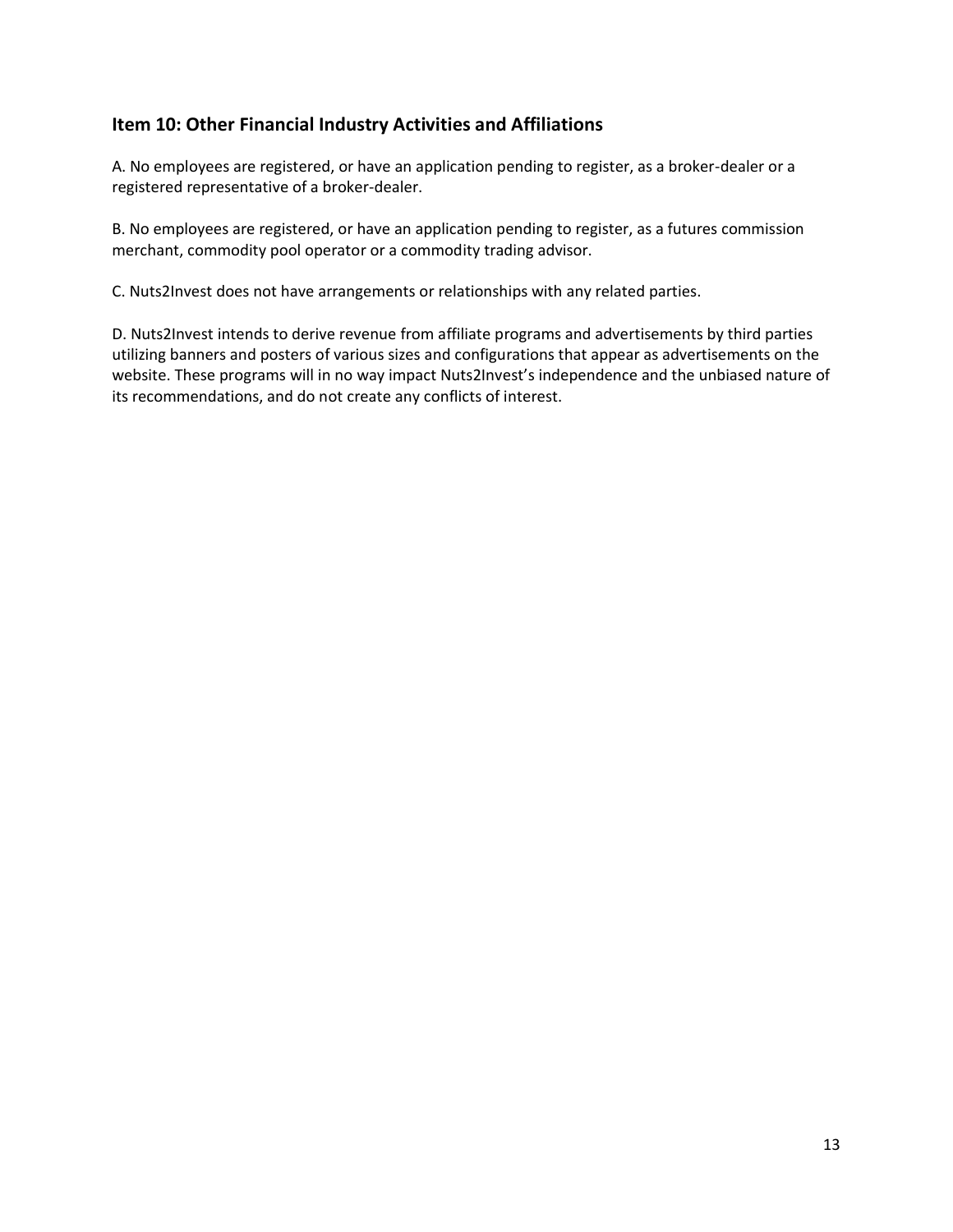## **Item 11: Code of Ethics, Participation or Interest in Client Transactions and Personal Trading**

A. Nuts2Invest has adopted a Code of Ethics (the "Code") consistent with the Investment Advisers Act of 1940. The adopted Code follows the CFA Institute Code of Ethics and Standards of Professional Conduct. The Code establishes and reinforces a standard of business conduct that is expected of persons associated with Nuts2Invest, and provides specific guidance related to avoiding actual or apparent conflicts of interest. The Code emphasizes certain governing principles Nuts2Invest personnel should always be mindful of in the course of their work, including the duty at all times to place the interest of clients first, the protection of material non-public information, and the obligation to report violations of the Code of Ethics and any applicable laws.

B. Neither Nuts2Invest, nor any of our employees, recommends to clients, or buys or sells for client accounts, securities in which we have a direct material financial interest. Nuts2Invest does not have investment authority, discretionary or otherwise, to purchase any securities on behalf of investors/users. Once a portfolio construction has been generated by the website based on specific direction of investor/user, it is in the discretion of the investor/user whether or not to enter into a transaction, when to enter into any such transaction and which broker-dealer to use for the execution thereof. However, Nuts2Invest's employees including officers could possibly purchase securities for their own accounts which may, in certain instances, be the same securities as those recommended to users. The securities which are recommended to clients are based on each user's specific directions which include their willingness to take risk. Any such purchase of the same securities would, therefore, be coincidental.

C. Nuts2Invest does not buy securities for its own account. Therefore, no potential conflict of interest exits at the firm level. Employees may own stocks, bonds, funds, ETFs which are also held by clients, but since client portfolios are based on the approach described above, including the individual stock/mutual fund/ETF recommendations using the Nuts2Invest sorting and ranking rules, which is objective and nonbiased, no actual conflict arises and any common investments would be coincidental and are not at the prejudice of our clients. In addition, client trades are primarily limited to company stocks, company bonds, mutual funds and ETFs, which are highly liquid in nature and therefore would not create conflict of interest situations.

D. As mentioned in Item 11C, Nuts2Invest does not buy securities for its own account. Therefore, no potential conflict of interest exits at the firm level. Employees may desire to trade securities that the firm is recommending for clients but, for the reasons described in Item 11C, no actual conflict arises and any common investments are not at the prejudice of our clients.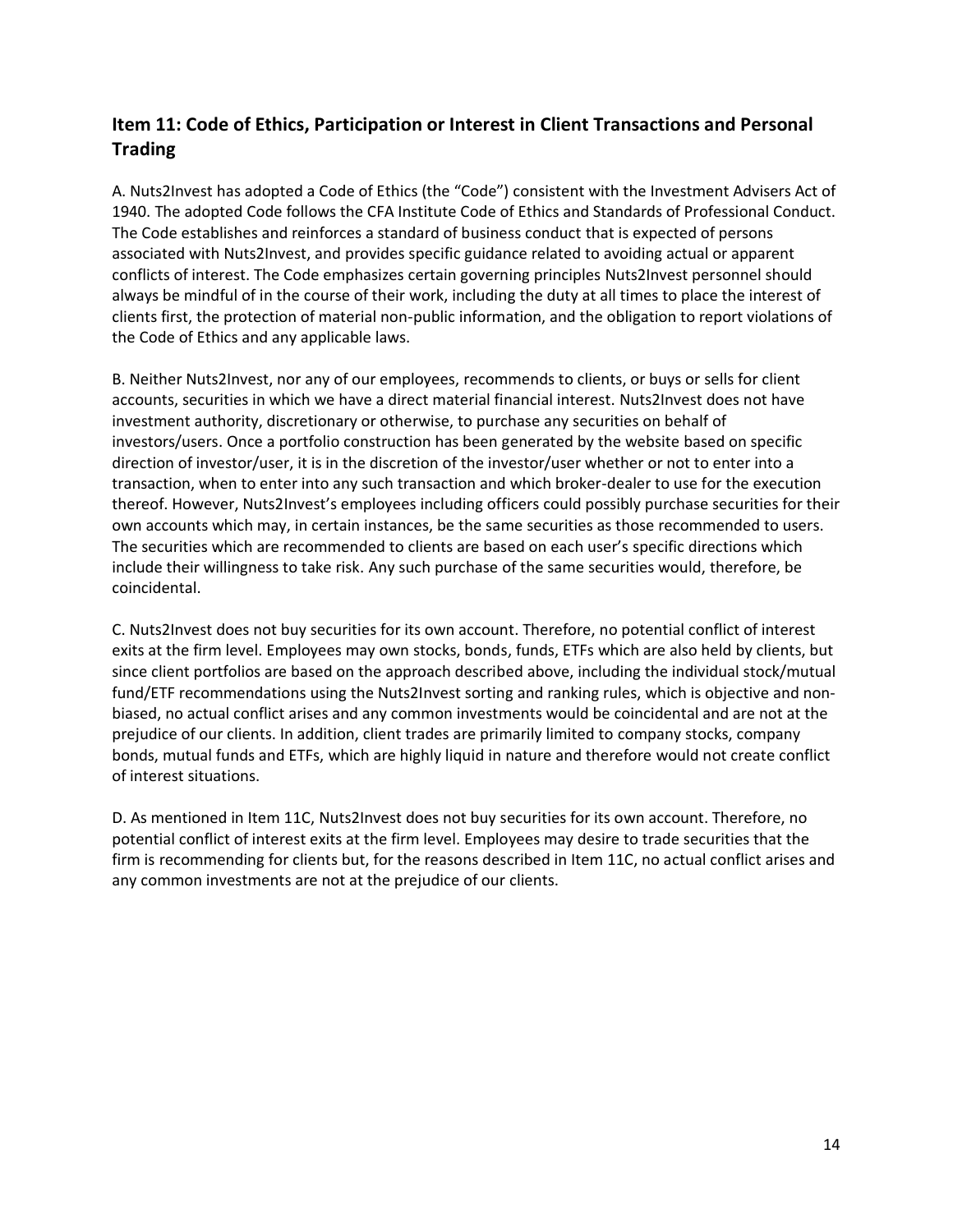### **Item 12: Brokerage Practices**

A. Nuts2Invest does not select or recommend broker-dealers for client transactions. Nuts2Invest does not have the discretionary authority to determine the broker-dealer to be used or the commission rates to be paid and therefore clients are responsible for their own broker-dealer transactions, including the commissions payable as discussed in details in Item 11.

Nuts2Invest may join various affiliate programs through which broker-dealers may advertise on the Nuts2Invest website. When a user clicks on a banner or similar advertisement on Nuts2Invest website, Nuts2Invest will get paid a cost-per-click (CPC) fee in accordance with the affiliate program. The affiliate programs have no bearing on the advice or recommendations given on the Nuts2Invest website. Search results and rankings of financial securities on Nuts2Invest are entirely objective, and are not based on any arrangements or relationships that Nuts2Invest may have with any service providers. Sponsored listings are not entertained and there are no conflicts of interest that arise.

- 1. Research and Other Soft Dollar Benefits:
	- Nuts2Invest does not pay for any products, research or services from any brokers.
- a. We do not use client brokerage commissions in order to obtain research or other services.

b. Since we do not use client brokerage commissions to obtain research or other services, we have no incentive in recommending a specific broker-dealer to clients. Clients are therefore responsible for selecting their own broker-dealer to execute trades.

c. We do not cause clients to pay commissions higher than those charged by other broker-dealers in return for soft dollar benefits.

d. No soft dollar benefits are received in respect of any client accounts with Nuts2Invest, and no client accounts are given preferential treatment above others with respect to these types of benefits.

e. Nuts2Invest does not pay for any products, research or services with client brokerage.

f. Nuts2Invest does not direct commissions to broker-dealers in return for soft dollar benefits.

2. Brokerage for Client Referrals.

Nuts2Invest does not receive any referrals for selecting any brokerage as broker-dealer.

3. Directed Brokerage.

a. As discussed above, Nuts2Invest does not have investment authority, discretionary or otherwise, to purchase any securities on behalf of users. Once a recommendation or ranking has been generated by the Nuts2Invest website, it is in the discretion of the user whether or not to enter into a transaction based on any such recommendation, when to enter into any such transaction and which stockbroker to use for the execution thereof. We do not recommend, request or require that any client direct Nuts2Invest to execute transactions through a specified broker-dealer.

B. As outlined in item 12A, Nuts2Invest does not aggregate the purchase or sale of securities for client accounts. Clients may lose the possible advantage of lower commissions that are sometimes derived through the aggregation of orders for multiple clients but have the benefit of executing through their own designated broker-dealer.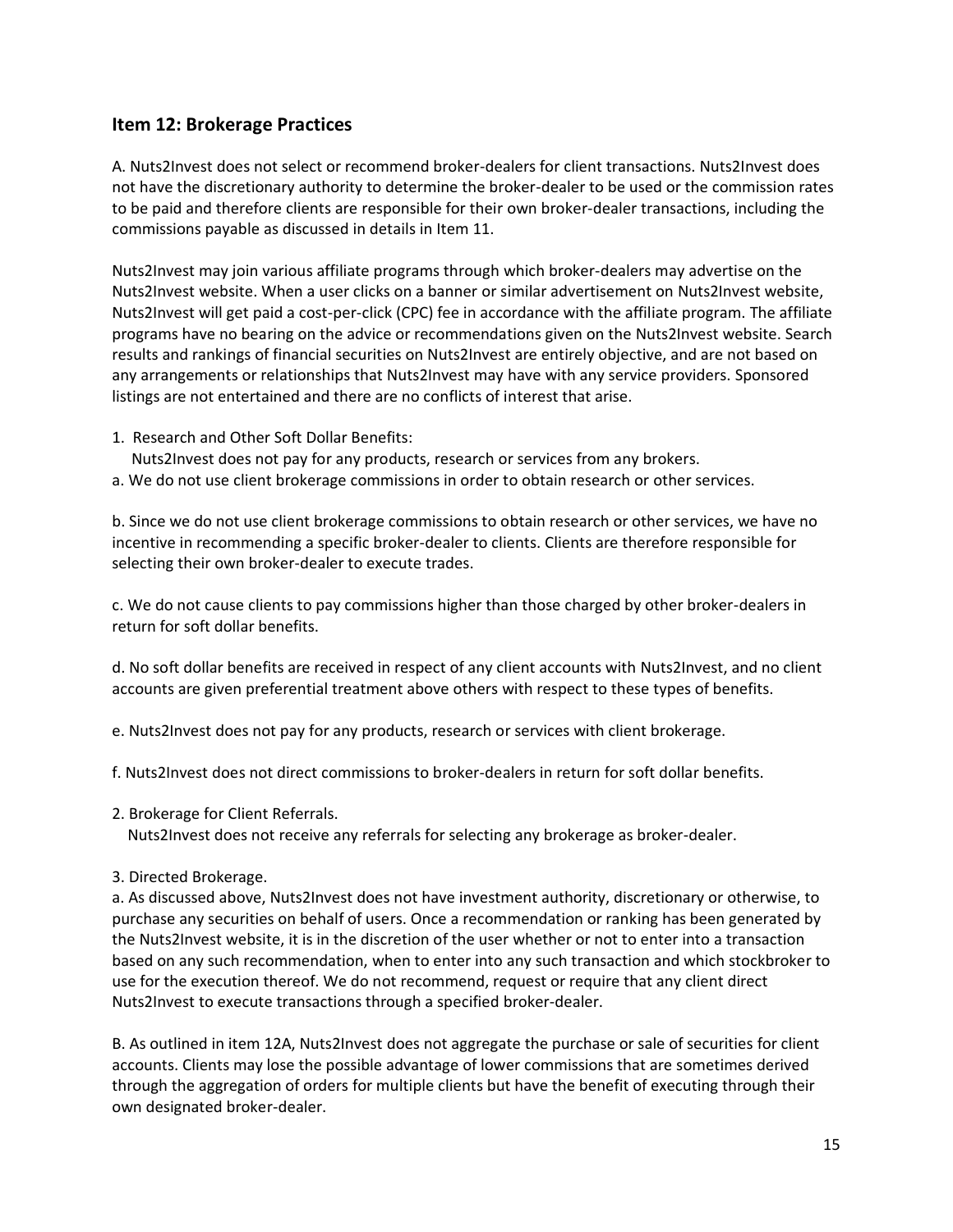## **Item 13: Review of accounts**

A. Nuts2Invest does not review client accounts nor do we provide reports on specific accounts. Clients who have registered for the Nuts2Invest services have the ability to view all their brokerage accounts online at their convenience, and based on Nuts2Invest recommendations from time to time, take appropriate action at their discretion.

B. Nuts2Invest may from time to time send alerts, emails and other notifications to clients if our system detects particular market movements or conditions that may be relevant to the client based on the client's preferences as indicated to us via the website.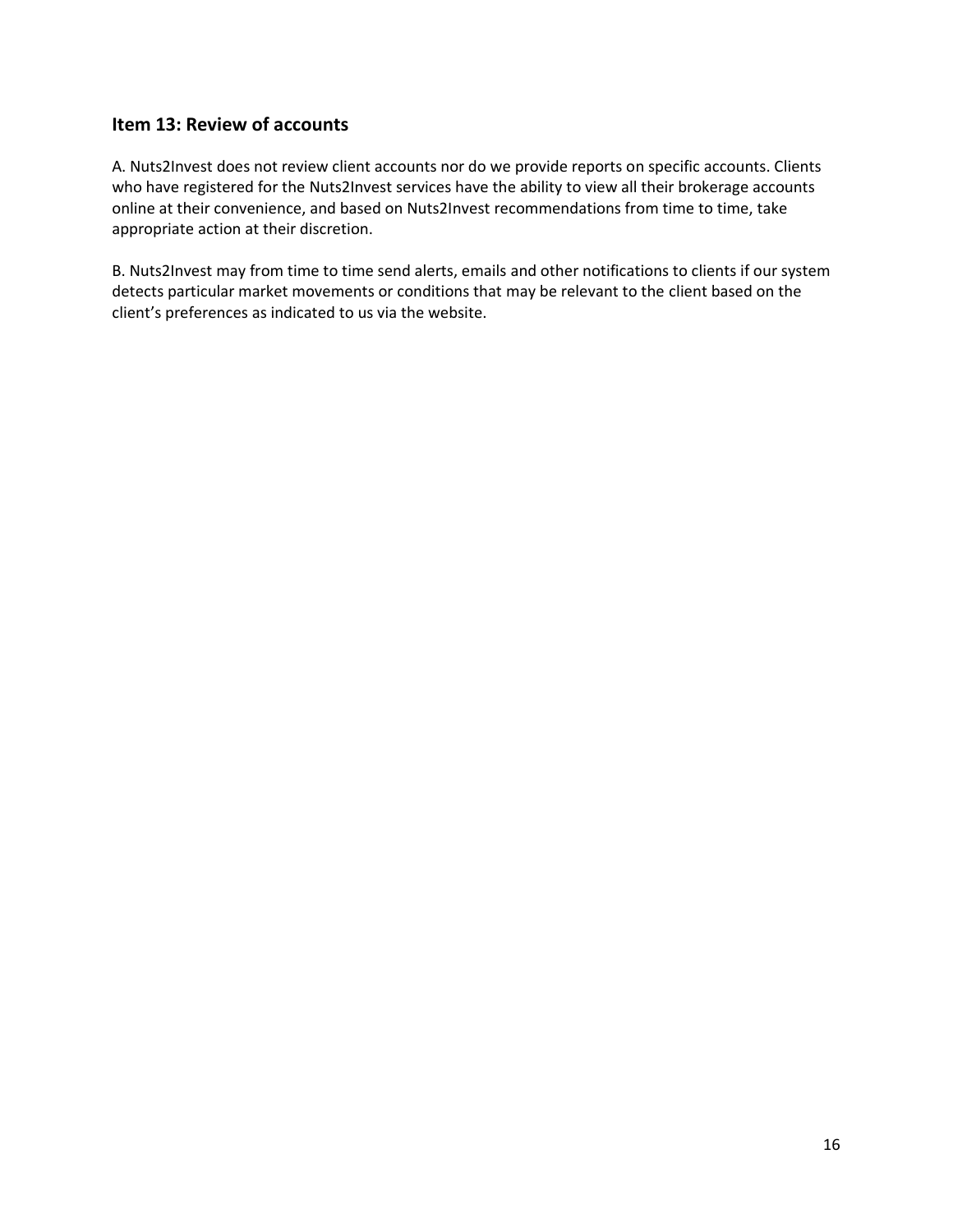# **Item 14: Client referrals and other compensation**

A. Nuts2Invest does not directly or indirectly compensate any person for client referrals.

B. Neither Nuts2Invest, nor any of our employees, receives any economic benefit from any outside parties for providing investment advice to our clients.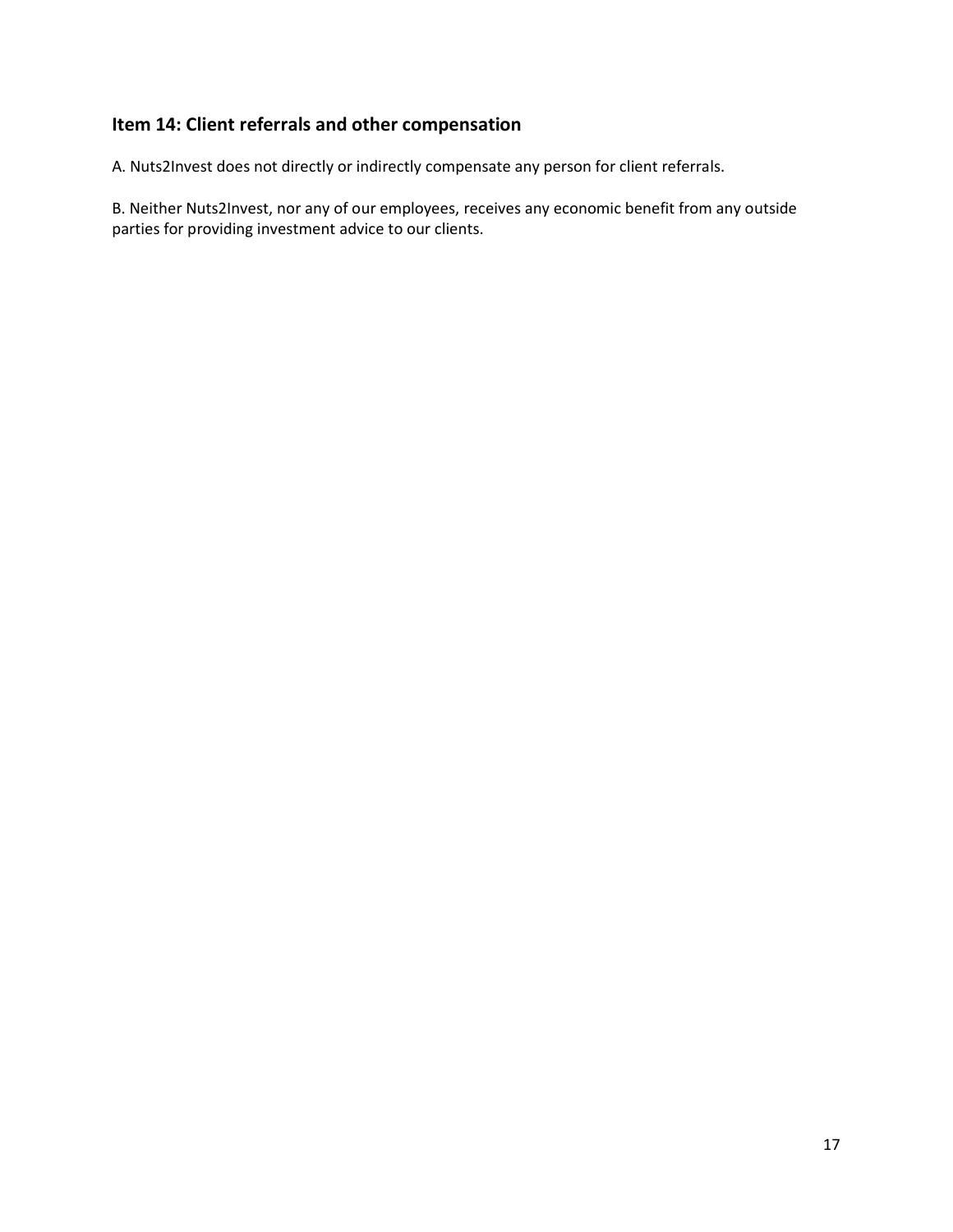### **Item 15: Custody**

Nuts2Invest does not have custody of client funds. Client funds are held under the custody of the custodian selected by the client.

Clients should confirm the frequency of account statements directly with their custodian. These statements should be reviewed carefully.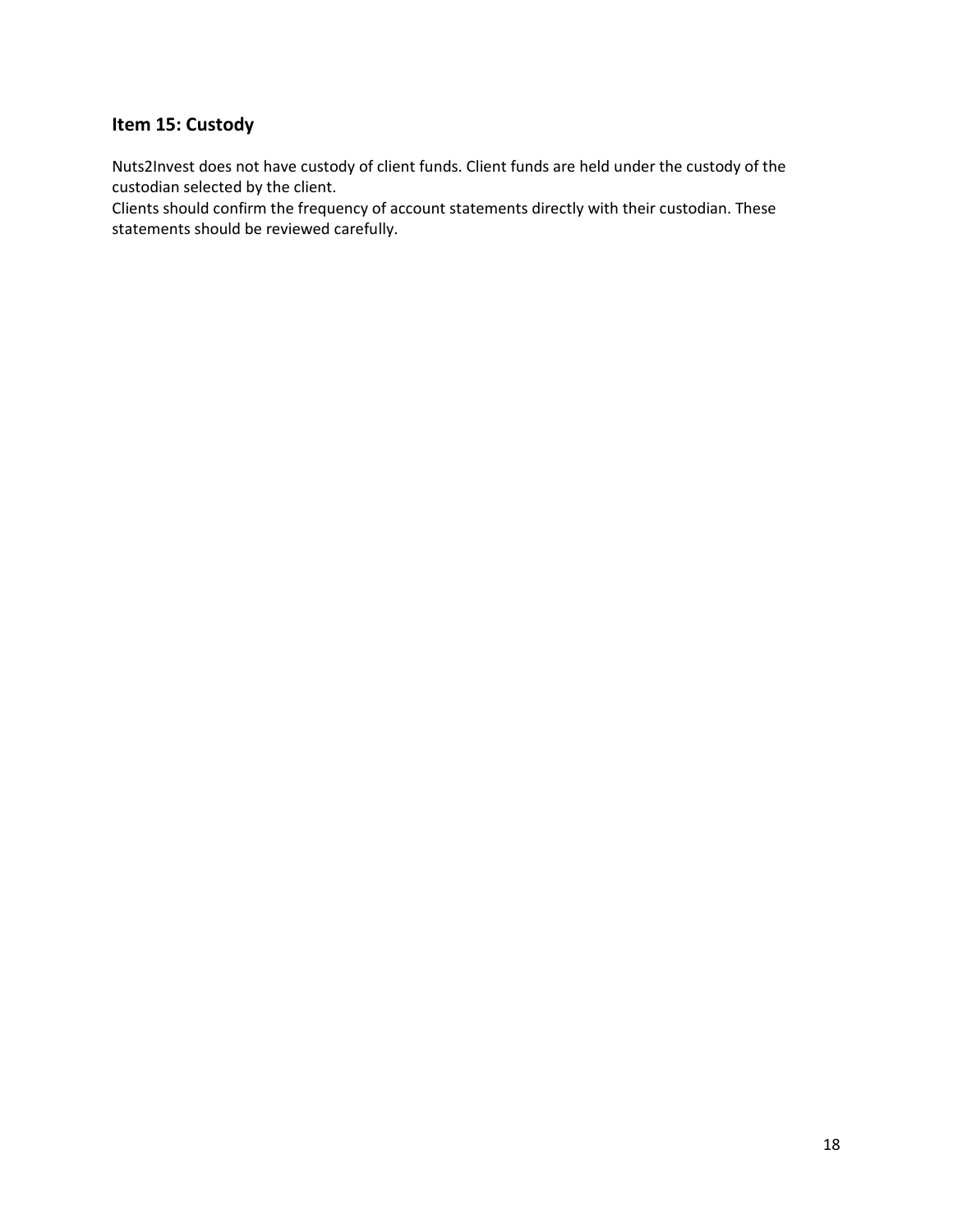# **Item 16: Investment Discretion**

Nuts2Invest does not have discretionary authority to manage securities accounts on behalf of clients.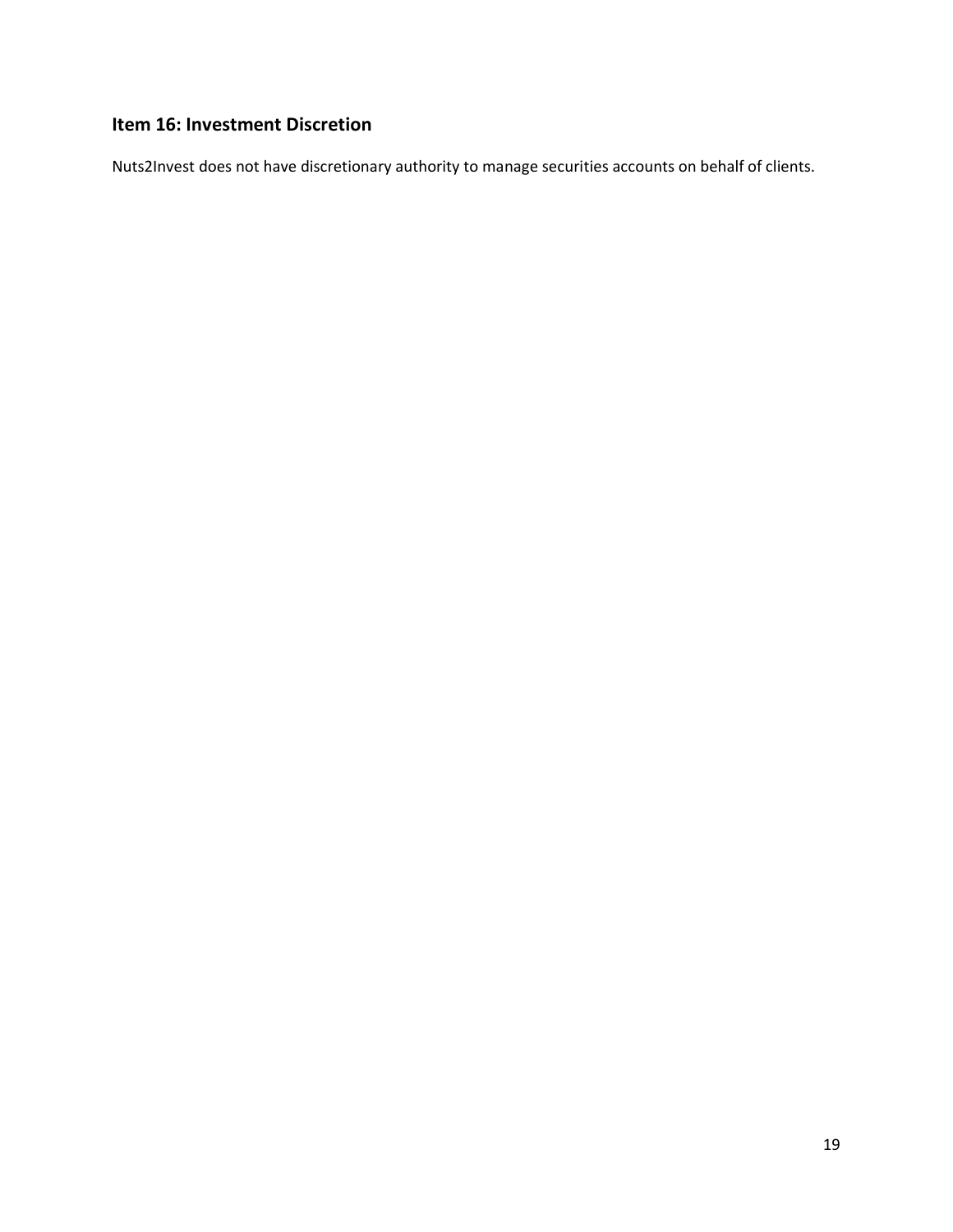## **Item 17: Voting Client Securities**

Nuts2Invest does not have authority to vote client securities. Client securities will be held in accordance with the terms and conditions of the broker-dealers selected by clients. Proxies or other solicitations will not be available through Nuts2Invest. For information on whether clients will receive proxies or other solicitations directly from a custodian, transfer agent or other party, clients should check directly with their broker-dealers.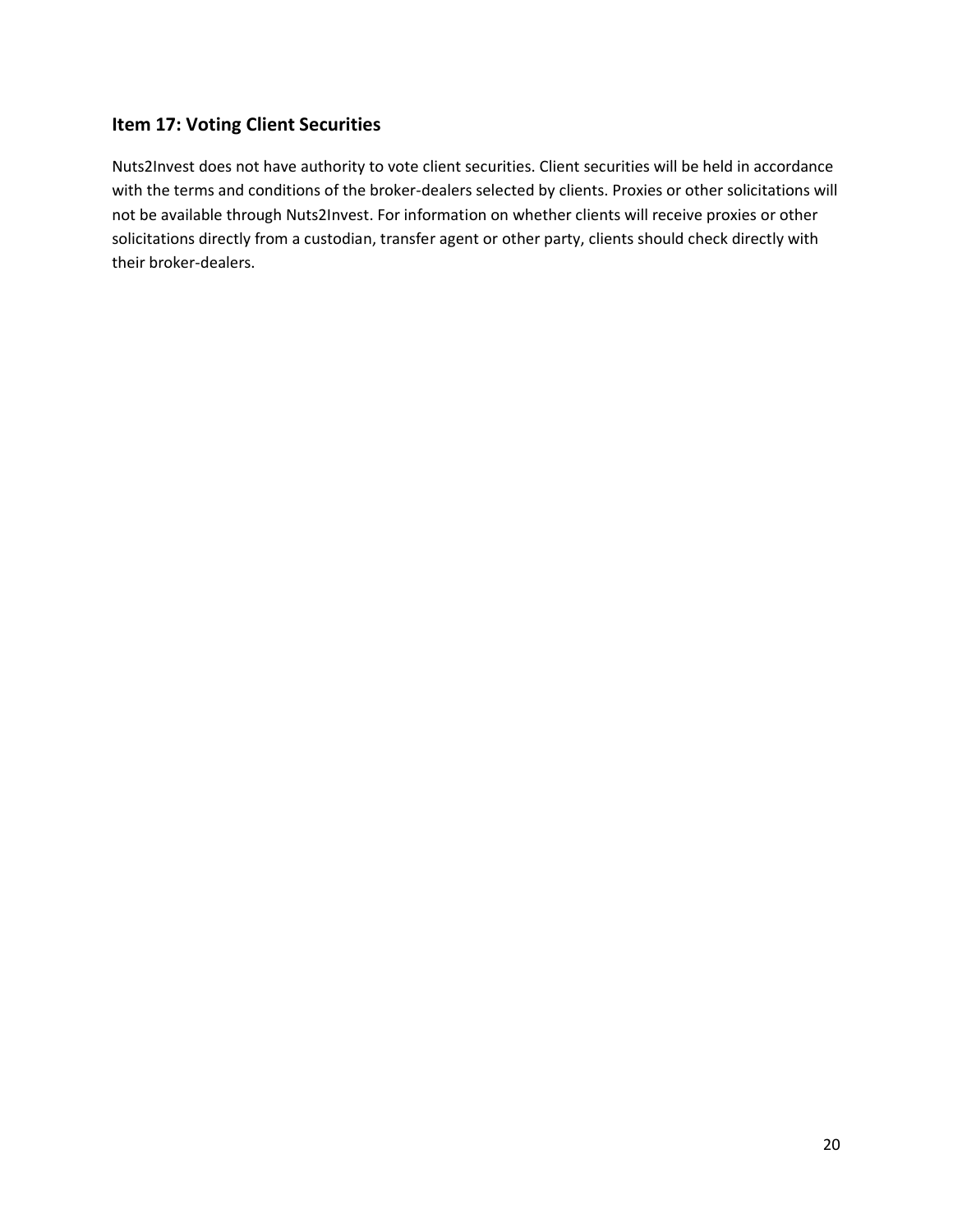# **Item 18: Financial Information**

A. Nuts2Invest does charge annual or monthly subscription fees to investors/users for use of the tools provided on our website.

B. There are no financial conditions that are likely to impair Nuts2Invest's ability to meet our contractual commitments to clients.

C. Nuts2Invest has not been the subject of a bankruptcy petition.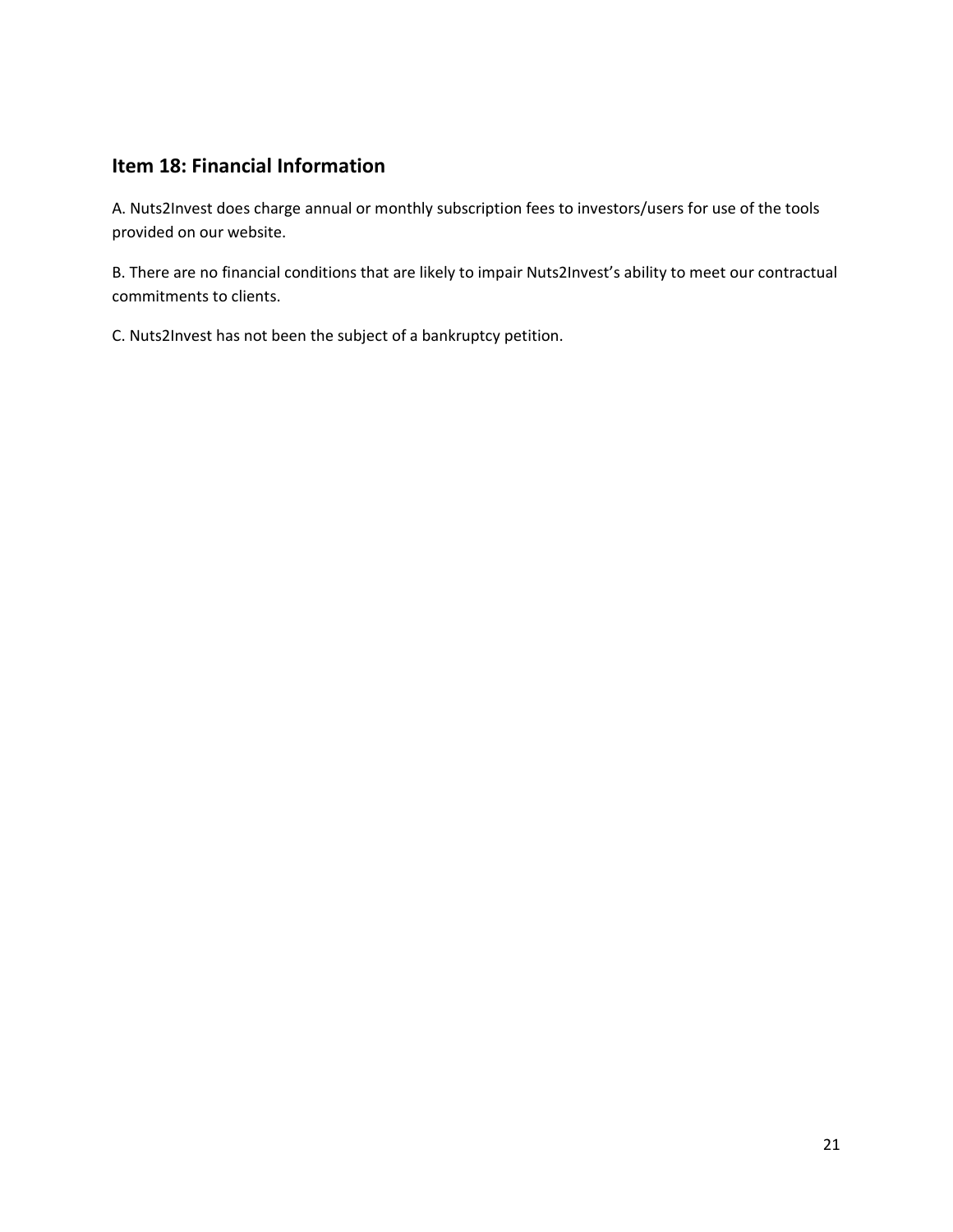## **Item 19: Requirements for State-Registered Advisers**

A. Identification of each of our principal executive officers and management persons, and description of their formal educations and business backgrounds.

**Sunil Kulkarni – CEO and CCO:** Sunil holds a PhD in engineering (North Carolina State University), an MBA (The University of Chicago), a CFA designation, and is a registered representative in the USA for several years. Sunil's vision led to the conceptualization of Nuts2Invest, where he now operates as the CEO. Sunil has 19+ years of management experience in capital goods industry and 15 years of experience in the investment field.

B. Description of any business in which we are actively engaged (other than giving investment advice) and the approximate amount of time spent on that business.

Nuts2Invest has no other business interest than documented in this brochure.

C. In addition to the description of our fees in response to Item 5 of Part 2A, if our firm or a supervised person is compensated for advisory services with performance-based fees, we must explain how these fees will be calculated. Further, we must disclose specifically that performance-based compensation may create an incentive for the adviser to recommend an investment that may carry a higher degree of risk to the client.

We do not charge performance-based fees.

D. If our firm or a management person has been involved in one of the events listed below, we must disclose all material facts regarding the event.

1. An award or otherwise being found liable in an arbitration claim alleging damages in excess of \$2,500, involving any of the following:

- (a) an investment or an investment-related business or activity;
- (b) fraud, false statement(s), or omissions;
- (c) theft, embezzlement, or other wrongful taking of property;
- (d) bribery, forgery, counterfeiting, or extortion; or
- (e) dishonest, unfair, or unethical practices.

We have nothing to disclose in this regard.